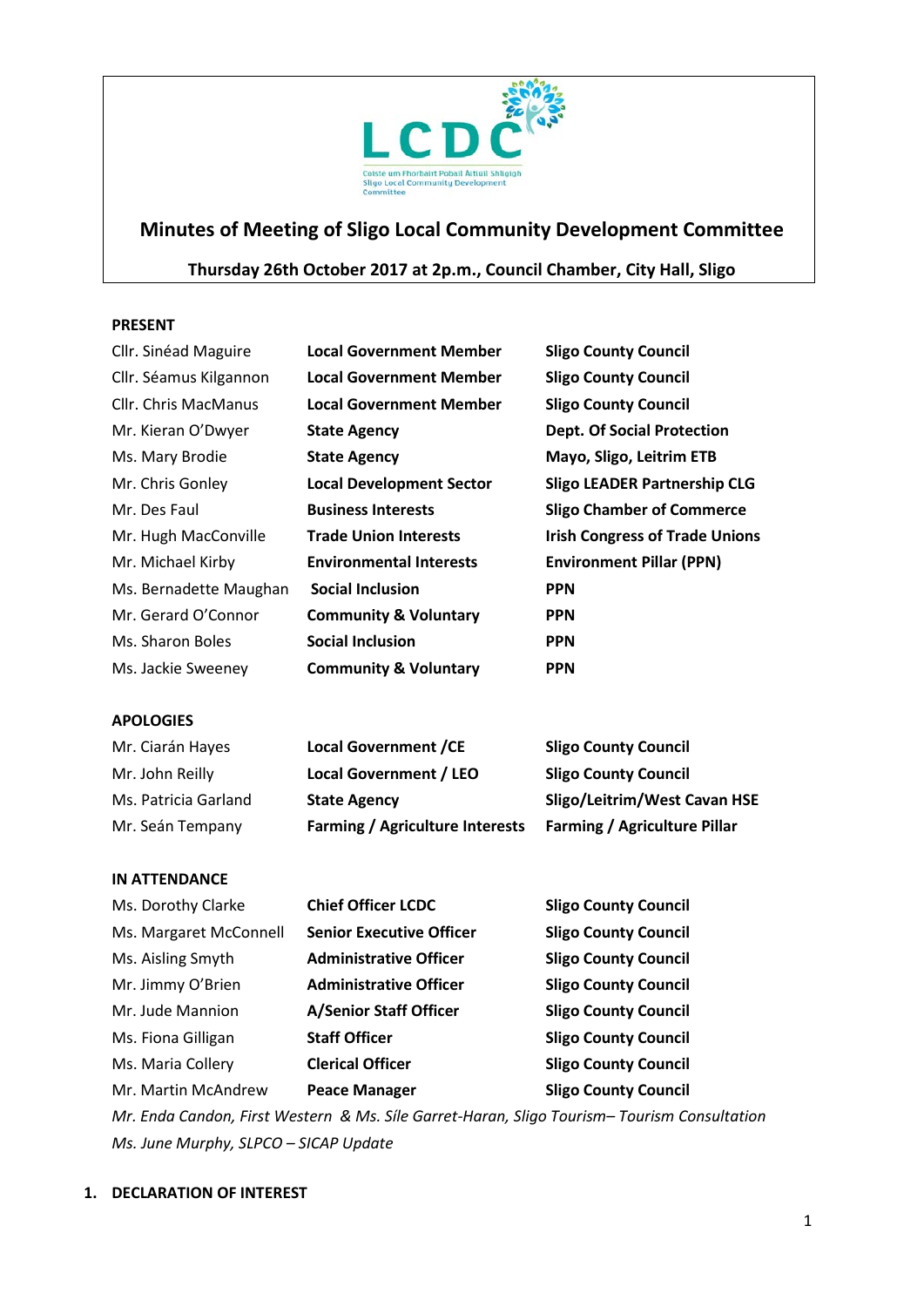Mr. Chris Gonley (Sligo LEADER Partnership CLG) declared an interest in SICAP.

## **2. MINUTES**

Minutes of last meeting held on the  $27<sup>th</sup>$  July 2017 were proposed by Cllr. Séamus Kilgannon seconded by Ms. Sharon Boles and agreed by all.

## **3. MATTERS ARISING**

Ms. Margaret McConnell mentioned item under Healthy Ireland Fund. At their July meeting, members had passed a resolution to agree to become part of the National Healthy Cities and Counties of Ireland Network to support and implement Healthy Ireland. Since then a submission had been forwarded to Pobal on the 15<sup>th</sup> September with 11 projects proposed. A resolution is required to approve this submission to the Healthy Ireland Fund. This resolution will be dealt with under AOB, once Members have had time to consider report by Mr. Jude Mannion.

## **4. LOCAL ECONOMIC & COMMUNITY PLAN**

- **LECP – Update report on implementation generally**
- **Presentation on Proposed Tourism Strategy 2018-2023 - by Mr. Enda Candon, First Western**

Mr. Candon's gave a presentation on the proposed Tourism Strategy and advised that there have been a number of public meetings held to date. It was recognised that Sligo has a huge wealth of products to offer – scenery, outdoor pursuits, food, culture, Yeats, Heritage, adventure sports etc. It was noted that there is a shortage of affordable accommodation, i.e. guest houses/hostels in Sligo. The 'flagship' for Sligo has to be agreed.

Members congratulated Mr. Candon on his presentation which offered clarity and direction. The LCDC is responsible for oversight of the LECP and ensuring that collaboration occurs in the implementation of the Plan. It was noted that Tourism development featured strongly in the early development of the Plan.

Cllr Chris MacManus asked how Brexit is factored into the Strategy.

Mr. Candon commented that Brexit is still a relative unknown and advised that Sligo needs to be very competitive in terms of what we can offer the UK market and replace any loss in this market by focussing on mainland Europe.

The success of the Tourism Strategy will depend on Sligo Tourism Ltd and the ability of agencies who sit on the Tourism Board to engage with stakeholders/trade sector. Cllr Séamus Kilgannon acknowledged the good work carried out by BIDs and Sligo County Council.

A Straw Poll was taken to ascertain the opinion of those present as to what is the 'Big Ticket' for Sligo – Outdoor pursuits 8; Archaeology 4; Yeats 12.

Ms. Dorothy Clarke asked if there was any weighting with regards selection of theme to be explored. Mr. Candon advised that in reality this is reliant on availability of funding.

Cllr Sinéad Maguire, Chair, thanked Mr. Candon for his presentation/consultation.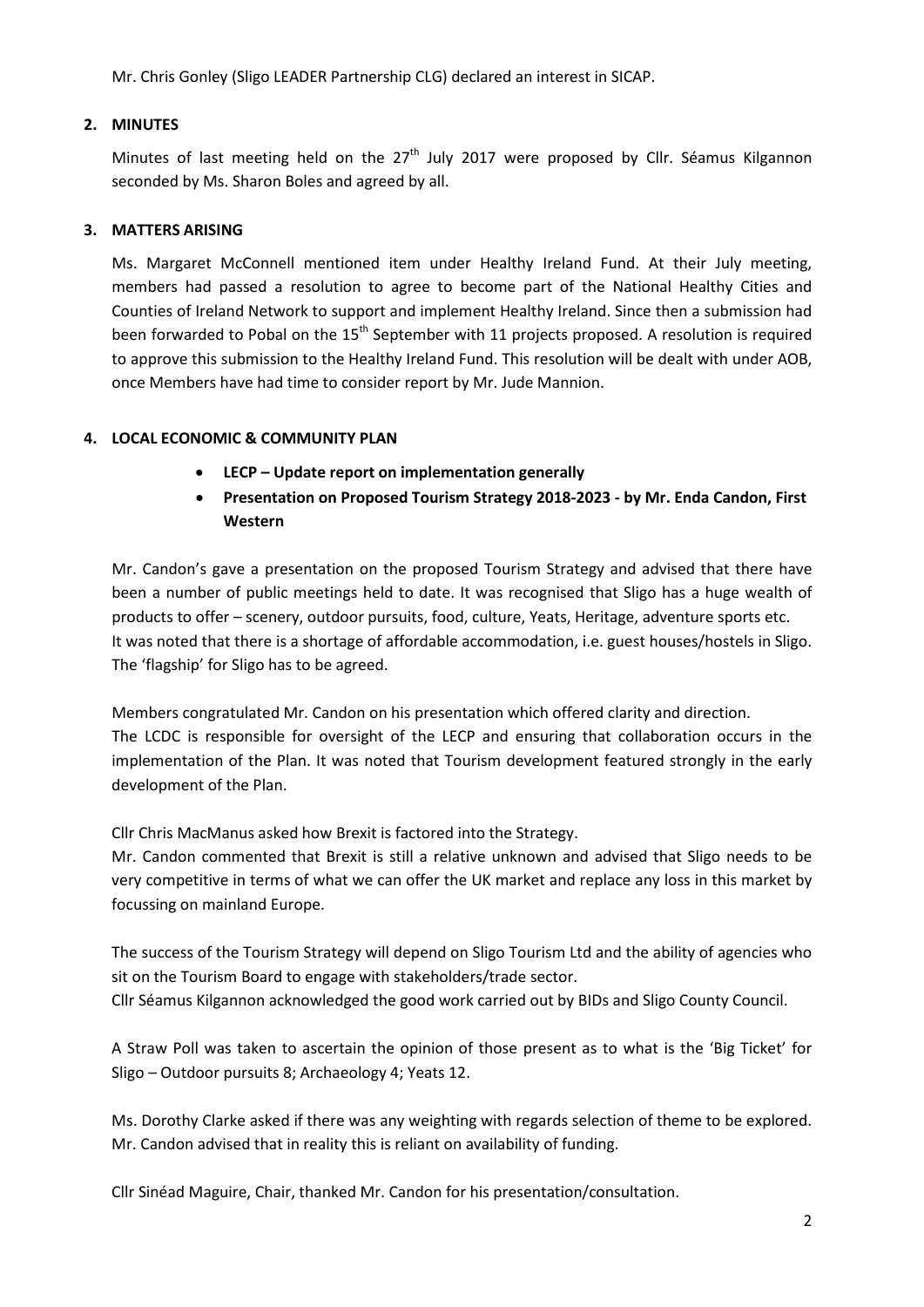## • **LECP – Update report on implementation generally**

Report was circulated to members in advance of the meeting. Mr. Jude Mannion went through the report and advised Members that the actions included in the LECP will be reviewed in 2018. The Department are in the process of developing guidelines for monitoring progress of the Plans. At present, Ms. Fiona Gilligan contacts all lead agencies on a quarterly basis for progress reports on their actions.

Mr. Mannion undertook a preliminary analysis of the 26 actions under Health & Wellbeing Theme to check the relevance of actions. It was noted that some outcomes for actions are more measurable than others. It is intended to escalate the level of engagement with agencies involved in the implementation of the Plan.

The Review of other themes in the LECP will follow and a report will issue to the LCDC at a later date. Cllr Maguire commented on the important role of the LCDC in overseeing the implementation of the Plan. Ms. Dorothy Clarke hopes to hold a workshop on the LECP in 2018. It was agreed that an update on the review be given at every second meeting of the LCDC.

## **5. IRELAND 2040: DRAFT NATIONAL PLANNING FRAMEWORK (NPF)**

Report circulated to members in advance of the meeting. Ms. Dorothy Clarke briefed Members on the report. The NPF is intended to be a high level document that will provide the framework for future development and investment in Ireland over the next 20 years. It will also be a tool to assist the achievement of more effective regional development. Ms. Clarke advised of disappointment that Sligo was not mentioned as a location in the NPF. This is a cause for concern as the Department are linking the National Planning Framework with the Capital Investment Programme.

Sligo County Council and the Economic Forum are to make a submission to the Department on the draft NPF. Mr, Frank Moylan, Senior Planner is working on this submission which will focus on areas where Sligo has potential and gaps in the NPF where Sligo should be included.

A copy of the submission will be forwarded to LCDC Members for comment/feedback and the LCDC's submission will then be forwarded to the Department by the 10<sup>th</sup> November deadline.

## **6. SICAP**

- **i. SICAP 2017 – update**
- **ii. SICAP Inspection Visits 2016 – Core Findings**
- **iii. SICAP 2018 – Update on Evaluation of Tenders**
- (i) Report on 2017 update was circulated to Members in advance of the meeting. Ms. June Murphy, SLPCo went through the report which focussed on actuals achieved under the set Headline Indicators. SLPCo is confident that the targets set under the 2 Key Performance Indicators will be achieved and Ms. Murphy advised that there are a number of individuals who have already received one intervention under SICAP. It is noted that beneficiaries must receive two interventions to be recorded on IRIS.

Ms. Murphy informed members of a joint intervention with the Dept of Social Protection on the  $8<sup>th</sup>$  Sept where 120 people were in attendance. Unfortunately the follow up event clashed with the All-Ireland final which resulted in very low attendance.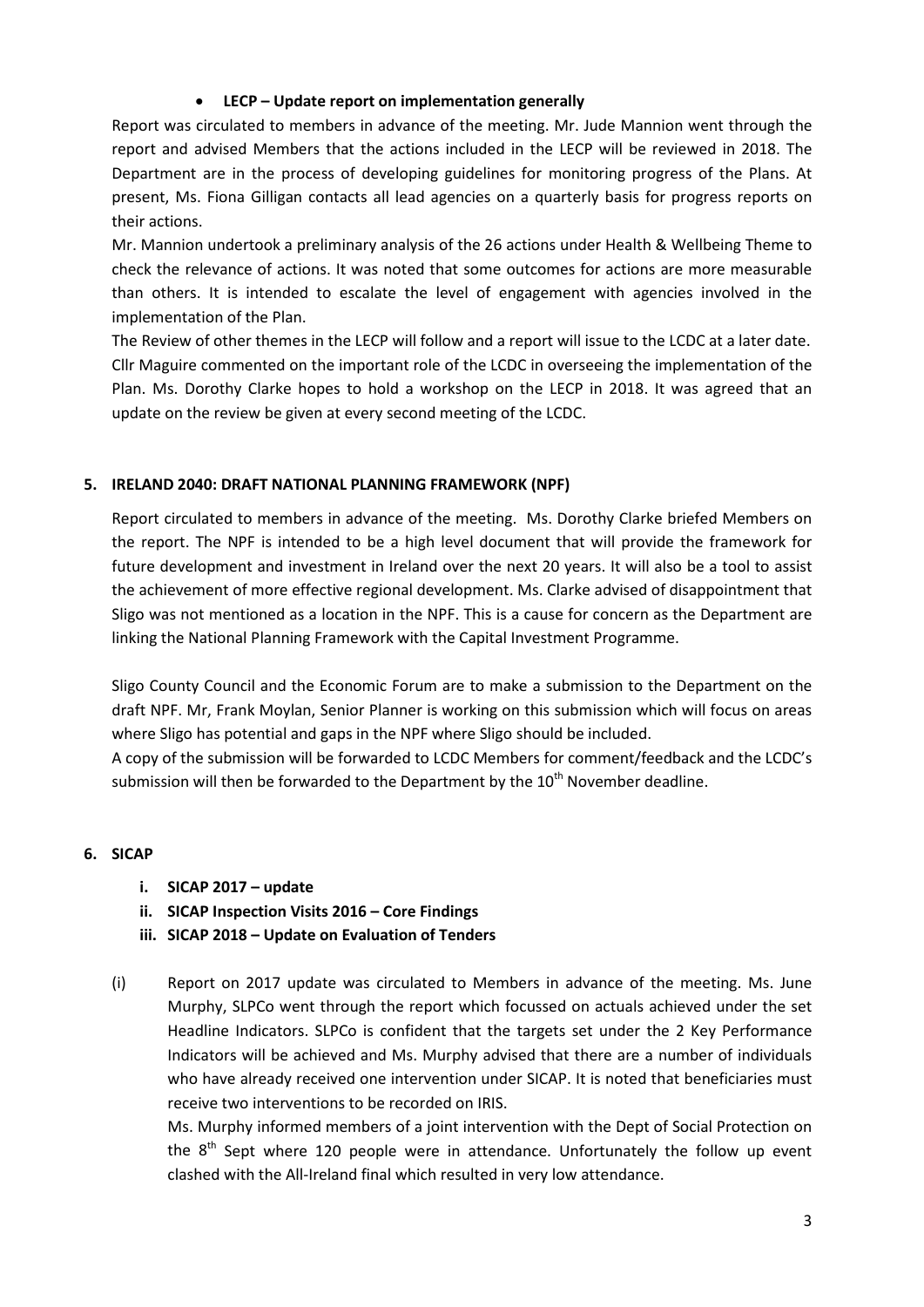Ms. Murphy thanked Mr. Des Faul and Sligo Chamber for their involvement with the Barista Skills training.

- **(ii)** Margaret McConnell went through the SICAP Inspection Visits 2016 Core Findings Report. This report included checklists for various files (Beneficiaries, Finance files and Training courses).
- (iii) Mr. Chris Gonley and Ms. June Murphy excused themselves from the meeting while this item was dealt with. Hard copies of the SICAP Evaluation Committee's Report of Recommendation in relation to the Tender Evaluation for SICAP 2018 – 2022 were circulated to Members. Ms. McConnell went through this report. A Resolution that the LCDC accept the tender received from Sligo LEADER Partnership CLG in respect of Services in relation to the Social Inclusion and Community Activation Programme (SICAP) 2018 – 2022 was proposed by Mr. Michael Kirby and seconded by Ms. Sharon Boles.

## **7. PPN UPDATE**

Report circulated to members in advance of the meeting. Ms. Margaret McConnell briefed Members on PPN update including the positive feedback received from the National PPN conference on the 19<sup>th</sup> October. Minister Seán Kyne had sent a letter to Ms. Geraldine Timlin and team acknowledging their work on the conference.

Mr. Michael Kirby also acknowledged the success of the conference and the work of staff involved, in particular that of Ms. Timlin.

## **8. PEACE IV PROGRAMME UPDATE**

Report was circulated to members in advance of the meeting. Mr. Martin McAndrew briefed members on programme update. The re-bid for €87k was submitted at the beginning of October. With the agreement of the PEACE IV Sub Committee, the focus of the re-bid is on the Building Positive Relations theme with proposed increases in budget allocations for Small Grants, Community Placemaking and Heaney Yeats trail. A decision is expected on the outcome of the re-bid in late November.

## **9. PROPOSED NATIONAL REVIEW OF LCDCS (DEPT E-MAIL 2/10/17)**

Ms. Margaret McConnell advised Members of upcoming review of LCDCs. The scope of the review is not fully finalised by the Department but they will be in contact with Chief Officers in the coming months.

## **10. CORRESPONDENCE**

- **National Policy for Equity of Access to Higher Education 2015-2019 (e-mail 25.8.17)**
- **Updated LCDC Quality and Capacity Development Plan (14.9.17)**
- **Notice of LGA Audit of Sligo LCDC element of SICAP Programme for the periods 2015 & 2016 (e-mail dated 13.10.17)**